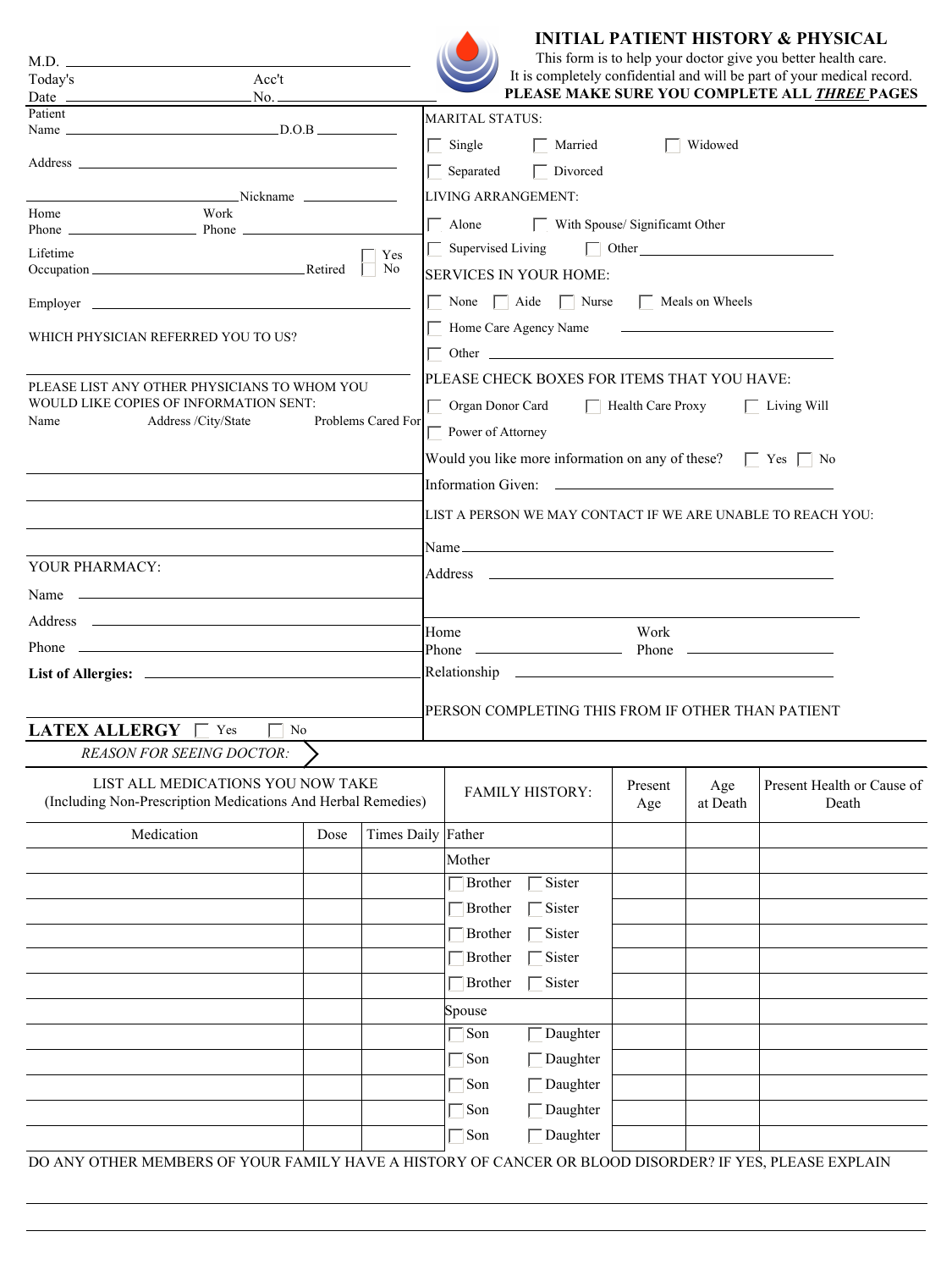| DO YOU NOW OR HAVE                                                                                                                           | LIST YEAR YOU LAST HAD | FOR WOMEN ONLY                |                                                                                     |                                         |  |
|----------------------------------------------------------------------------------------------------------------------------------------------|------------------------|-------------------------------|-------------------------------------------------------------------------------------|-----------------------------------------|--|
| YOU EVER                                                                                                                                     | Flu Vaccine            | Age at First Menstrual Period | Date of Last Period                                                                 |                                         |  |
| Smoked Cigarettes? $\Box$ Yes $\Box$ No                                                                                                      |                        |                               | Hepatitis Vaccine Have you ever taken birth control pills?                          | $\Box$ Yes $\Box$ No How Long? ____Yrs. |  |
| Pkgs/Day <sub>____#Yrs.</sub> When Quit_                                                                                                     | T.B. Test (PPD)        |                               |                                                                                     |                                         |  |
| Consumed Alcohol? $\Box$ Yes $\Box$ No                                                                                                       | Stool Blood Test       |                               | Have you ever taken hormone replacements? $\Box$ Yes $\Box$ No How Long? ___ Yrs.   |                                         |  |
| Drinks/Wk<br>When Quit_                                                                                                                      | Eye Exam               |                               | Are you currently taking hormone replacements? $\Box$ Yes $\Box$ No                 |                                         |  |
| Consumed Coffee/ Tea? $\Box$ Yes $\Box$ No                                                                                                   | Cholesterol Test:      |                               | Number of Pregnancies _____ Number of Live Births______ Age at 1st Childbirth _____ |                                         |  |
| Cups/Day                                                                                                                                     | (result                | Year of Last:                 | Pap Test<br>$\Box$ Normal                                                           |                                         |  |
|                                                                                                                                              | <b>Tetanus Shot</b>    |                               |                                                                                     | $\Box$ Abnormal                         |  |
| Used Street/ Illegal Drugs? $\Box$ Yes $\Box$ No                                                                                             | Pneumonia shot         |                               | $\Box$ Normal<br>Breast Exam                                                        | Abnormal                                |  |
| $Type \_\_$                                                                                                                                  | Rectal Exam            |                               | $\Box$ Normal<br>_Mammogram                                                         | $\overline{\phantom{a}}$ Abnormal       |  |
|                                                                                                                                              | Sigmoid Exam           |                               |                                                                                     |                                         |  |
|                                                                                                                                              | Dental Exam            |                               |                                                                                     |                                         |  |
|                                                                                                                                              |                        |                               |                                                                                     |                                         |  |
| MEDICAL HISTORY Answer these history questions by checking the<br>appropriate boxes. If you want to discuss any answer with the doctor, also |                        |                               |                                                                                     |                                         |  |
| circle the box.                                                                                                                              |                        |                               | For Office Use Only                                                                 |                                         |  |
| <b>HAVE YOU EVER HAD:</b>                                                                                                                    |                        |                               |                                                                                     |                                         |  |
|                                                                                                                                              |                        |                               |                                                                                     |                                         |  |
| A Heart Condition<br><b>High Blood Pressure</b>                                                                                              |                        |                               |                                                                                     |                                         |  |
| A Stroke                                                                                                                                     |                        |                               |                                                                                     |                                         |  |
| A Lung Disorder                                                                                                                              |                        |                               |                                                                                     |                                         |  |
| Stomach / Gall Bladder Problems                                                                                                              |                        |                               |                                                                                     |                                         |  |
| Jaundice / Hepatitis / other Liver Disorders                                                                                                 |                        |                               |                                                                                     |                                         |  |
| Ulcerative Colitis / Crohn's Disease                                                                                                         |                        |                               |                                                                                     |                                         |  |
| Kidney / Bladder Problems                                                                                                                    |                        |                               |                                                                                     |                                         |  |
| <b>Sexual Problems</b>                                                                                                                       |                        |                               |                                                                                     |                                         |  |
| A.I.D.S                                                                                                                                      |                        |                               |                                                                                     |                                         |  |
|                                                                                                                                              |                        |                               |                                                                                     |                                         |  |
| Venereal Disease / Herpes                                                                                                                    |                        |                               |                                                                                     |                                         |  |
| Arthritis / Chronic Pain                                                                                                                     |                        |                               |                                                                                     |                                         |  |
| Frequent Headaches / A Nervous Disorder                                                                                                      |                        |                               |                                                                                     |                                         |  |
| Seizure Disorder                                                                                                                             |                        |                               |                                                                                     |                                         |  |
| Depression / Anxiety                                                                                                                         |                        |                               |                                                                                     |                                         |  |
| A Thyroid Problem                                                                                                                            |                        |                               |                                                                                     |                                         |  |
| <b>Diabetes</b>                                                                                                                              |                        |                               |                                                                                     |                                         |  |
| Skin Diseases (Eczema / Psoriasis / Hives)                                                                                                   |                        |                               |                                                                                     |                                         |  |
| <b>Breast / Prostate Problems</b>                                                                                                            |                        |                               |                                                                                     |                                         |  |
| Anemia / Blood Problems                                                                                                                      |                        |                               |                                                                                     |                                         |  |
| A Blood Transfusion                                                                                                                          |                        |                               |                                                                                     |                                         |  |
| Cancer                                                                                                                                       |                        |                               |                                                                                     |                                         |  |
| Allergies / Drug Sensitivities                                                                                                               |                        |                               |                                                                                     |                                         |  |
| Asthma / Hives                                                                                                                               |                        |                               |                                                                                     |                                         |  |
| Birth Defects / Inherited Diseases                                                                                                           |                        |                               |                                                                                     |                                         |  |
| Chicken Pox                                                                                                                                  |                        |                               |                                                                                     |                                         |  |
| Measles / Mumps / Rubella                                                                                                                    |                        |                               |                                                                                     |                                         |  |
| Other Medical Problems:                                                                                                                      |                        |                               |                                                                                     |                                         |  |
| <b>No Known Medical Problems</b>                                                                                                             |                        |                               |                                                                                     |                                         |  |
| HOSPITALIZATIONS Please list those operations of serious illness that                                                                        |                        |                               |                                                                                     |                                         |  |
| you have had which required hospitalization. If you have had more than                                                                       |                        |                               |                                                                                     |                                         |  |
| four, check this box. $\Box$                                                                                                                 |                        |                               | PRIOR CANCER TREATMENT                                                              |                                         |  |
| Do not include pregnancies here                                                                                                              |                        |                               |                                                                                     |                                         |  |
| Mo./Yr.<br>Illness or Operation                                                                                                              | Complications          | Mo./Yr.                       | Radiation Chemo                                                                     | Where Treated                           |  |
|                                                                                                                                              | Yes<br>N <sub>0</sub>  |                               | Site<br>Type                                                                        |                                         |  |
|                                                                                                                                              | Г                      |                               |                                                                                     |                                         |  |
|                                                                                                                                              |                        |                               |                                                                                     |                                         |  |
|                                                                                                                                              | $\mathbf{L}$           |                               |                                                                                     |                                         |  |
|                                                                                                                                              |                        |                               |                                                                                     |                                         |  |
|                                                                                                                                              |                        |                               |                                                                                     |                                         |  |
|                                                                                                                                              |                        |                               |                                                                                     |                                         |  |